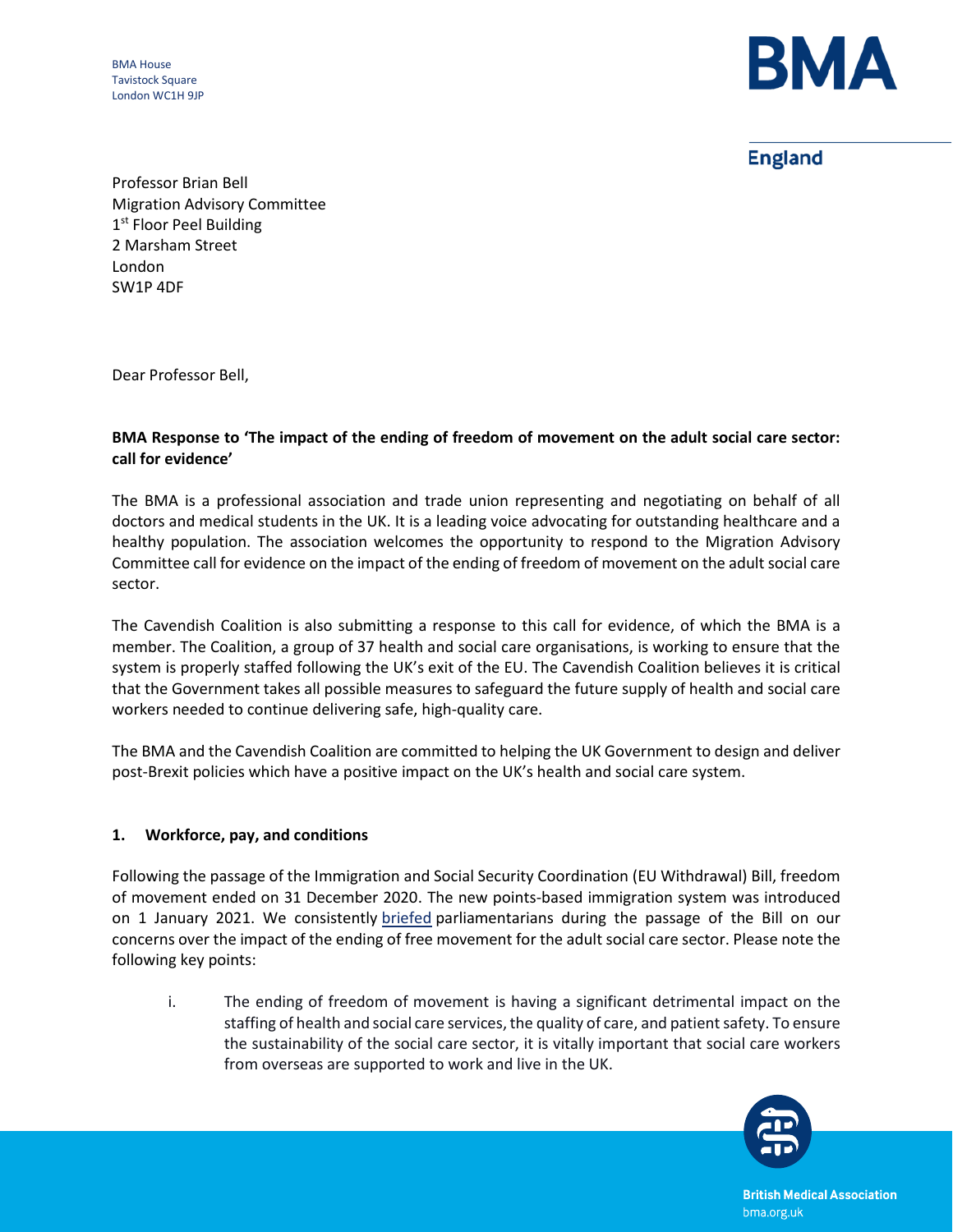- ii. EU and non-EU workers make up a large proportion of the adult social care workforce. One in five of the adult social care workforce in England were born outside of the UK (approximately 250,000 people), about 113,000 of whom are from EU countries.<sup>1</sup>
- iii. Data collected since March 2021 shows a sharp drop in the number of people arriving in the UK to take up adult social are jobs (1.8% of new starters in January-April 2021 compared to 5[.](#page-1-0)2% during the same period in 2019).<sup>2</sup> While the ongoing impacts of the COVID-19 pandemic may have exacerbated the situation, it is likely that the ending of freedom of movement has contributed to this decline.
- <span id="page-1-0"></span>iv. The current vacancy rate in adult social care is 105,000 (with around 6.3% of roles vacant and the staff turnover rate at over 34%).<sup>2</sup> Projections indicate that vacancies in adult social care could rise to almost  $500,000^3$  by the end of 2030, due to rising demands from an ageing population.
- v. Currently gaps in the care available to people mean that the most vulnerable patients often elderly and living with multiple long-term conditions – are more at risk of their health worsening and requiring care in the NHS. These gaps also cause delays in discharging patients back into their communities, while poor care standards increase the likelihood of patients ending back up in hospital and further health problems.
- vi. The mandatory vaccination policy for care home staff will add to the sector's recruitment and retention issues. According to the latest estimates, between 17,000 and 70,000 staff may choose to not take up the vaccine before the policy comes into place in November 2021 and would therefore be unable to work in care homes[.](#page-1-0)<sup>2</sup> If these staff were to leave and replacements were not found it would push the staff vacancy rate up to its highest level on record.
- vii. Staff shortages are often a result of care workers being low paid, offered minimum training, and the sector suffering from a lack of workforce planning and enforcement of employment rights. For example, there is a 7% gap between pay for nurses in adult social care and those in the NHS in England. $4$  There is no indication of the situation improving. Significant funding is required to enable the sector to meet rising demand and to improve the working conditions for social care workers.<sup>5</sup>
- viii. While it is important to grow our domestic workforce to help meet workforce challenges, we must also provide an entry route for overseas staff, without whom the health and social care system would be unable to cope. The success of domestic recruitment initiatives into social care, such as those coordinated by the Princes Trust and the Department of Work and Pensions are unclear. The high rate of vacancies within the

<sup>1</sup> Skills for Care, 2021. *[The state of the adult social care sector and workforce in England.](https://www.skillsforcare.org.uk/adult-social-care-workforce-data/Workforce-intelligence/documents/State-of-the-adult-social-care-sector/The-State-of-the-Adult-Social-Care-Sector-and-Workforce-2021.pdf)*

<sup>2</sup> Skills for Care, 2021. *[The state of the adult social care sector and workforce in England.](https://www.skillsforcare.org.uk/adult-social-care-workforce-data/Workforce-intelligence/documents/State-of-the-adult-social-care-sector/The-State-of-the-Adult-Social-Care-Sector-and-Workforce-2021.pdf)*

<sup>3</sup> King's Fund, 2018. *[Staffing shortfall of almost 250,000 by 2030 is a major risk to](https://www.kingsfund.org.uk/press/press-releases/staffing-shortfall-major-risk-nhs-long-term-plan) NHS long-term plan.*

<sup>4</sup> Health Foundation, 2019. *[What should be done to fix the crisis in social care?](https://www.health.org.uk/publications/long-reads/what-should-be-done-to-fix-the-crisis-in-social-care)*

<sup>5</sup> British Medical Association, 2020. *[Calling for action for social care in England.](https://www.bma.org.uk/media/3216/bma-calling-for-action-for-social-care-in-england-report-sept-2020.pdf)*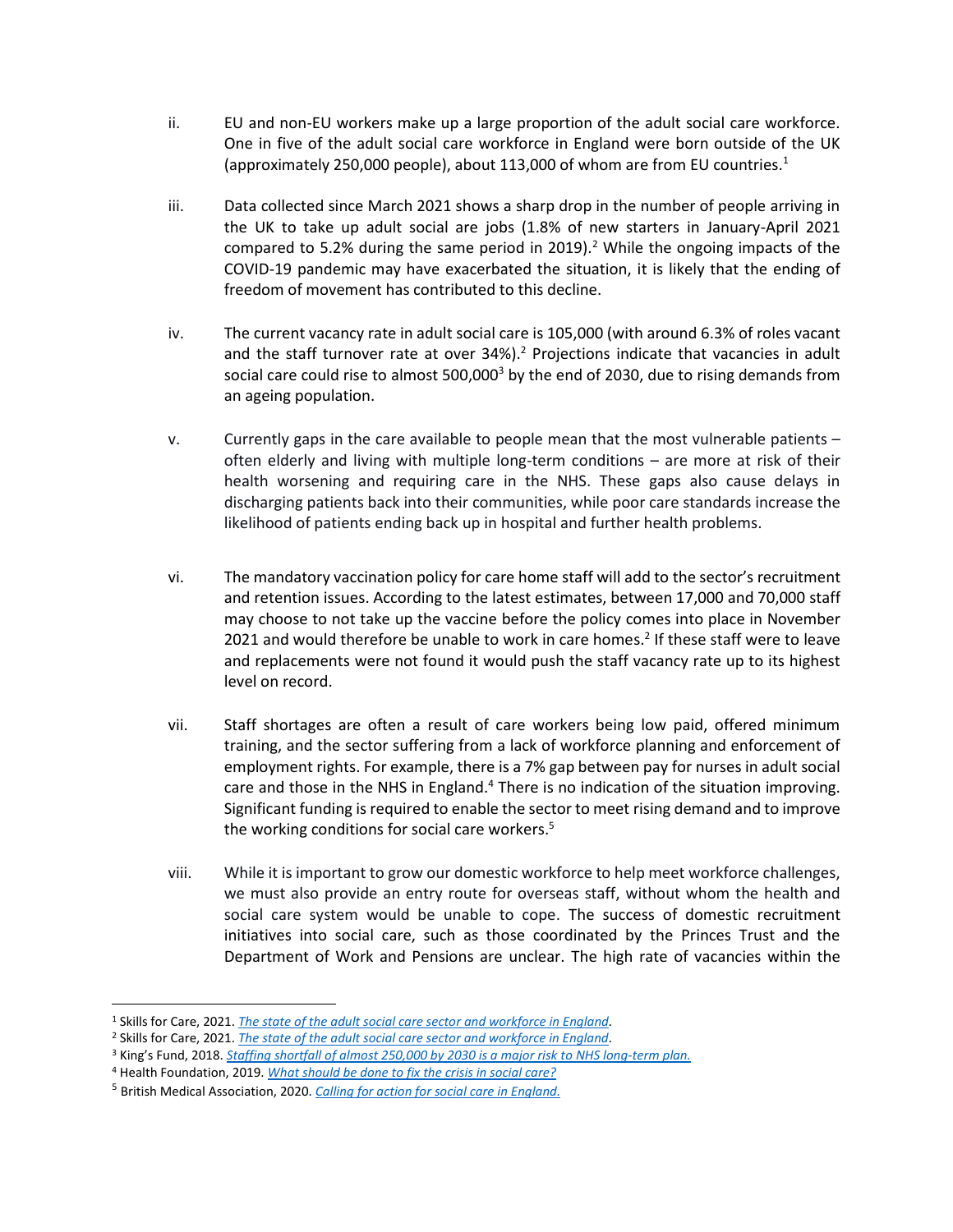sector indicates that the shortfall of recruitment into social care following the end of freedom of movement has been not been filled by domestic recruitment.<sup>6</sup>

- ix. The average salary for care workers in England is between just £16,400 and £18,400, which means that individuals fail to meet even the lower salary threshold of £20,480 to enable them to be eligible to work in the UK. Any change to the current immigration system for social care workers should not be used to justify the current low wages for social care workers, or to attempt to secure cheap labour from overseas. Working conditions, pay, and training opportunities must also be improved to encourage workers from both the UK and from overseas to work in the social care sector, as well as to retain those currently working in the sector. Ensuring social care employment terms and conditions mirror those of the NHS would help to improve the situation.
- x. Social care staff play an integral role in the efficient and safe running of health and social care services, and we owe our health and social care staff from overseas a huge debt of gratitude and should do all we can to keep these dedicated workers and ensure there aren't barriers to future recruitment.

## **2. Immigration policy and social care**

As detailed in our previous response to the call for evidence on the review of the shortage occupation list, there are thousands of health and social care workers from Europe and the rest of the world who provide vital public services to the residents of the UK and contribute to the overall domestic economy. They make up a substantial portion of the UK workforce and the health and social care sector relies on them to deliver safe and reliable services. Key points to note:

- i. The BMA has repeatedly raised concerns about the lack of a mechanism in the immigration system to facilitate recruitment into social care. Many occupations within social care are not eligible to apply under the immigration system because they do not meet the qualification threshold or the salary threshold of £25,600 or even the lower threshold of £20,480. It is imperative that the government introduces a mechanism to attract workers from within and outside Europe to the UK.
- ii. Although the recent extension of the seasonal worker scheme and the Government's decision to grant 5,000 temporary visas for HGV drivers shows the need for sector specific schemes to meet workforce shortages, these schemes are usually time-limited. They fail to recognise the significant shortages faced by organisations and are unlikely to be an attractive offer to potential applicants who are seeking to build a life in the UK and want certainty that they and their families will be able to stay here and build a live before uprooting them. We urge the Government to introduce a longer-term visa similar to the Health and Care Worker visa for social care workers from the EU.

<sup>6</sup> Brancroft, 2021. *Care sector job vacancies soar as [post-Brexit immigration rules start to bite](https://www.independent.co.uk/news/care-sector-job-vacancies-brexit-b1926167.html)*. The Telegraph.